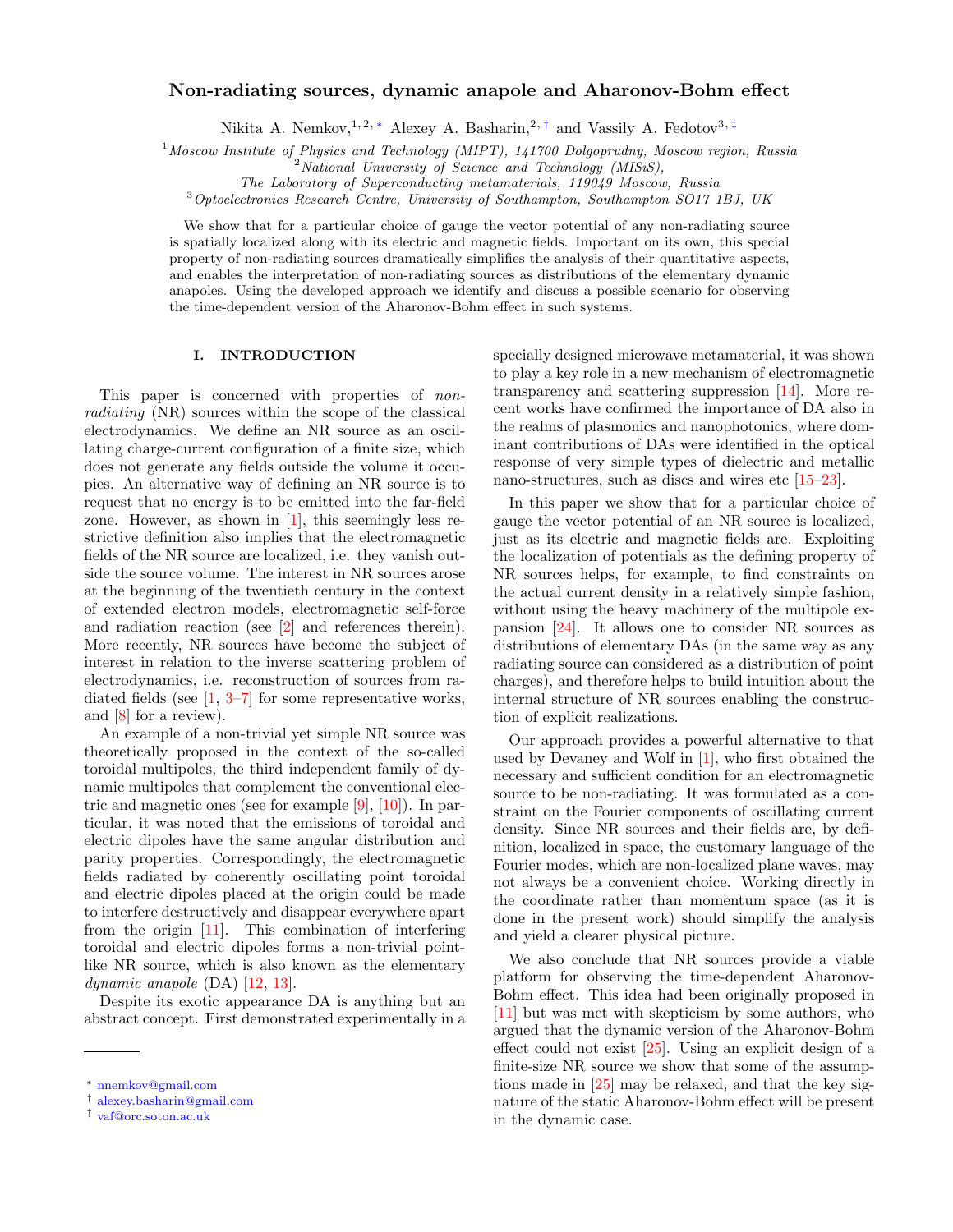### II. ELEMENTARY DYNAMIC ANAPOLE

Before discussing general NR sources we describe the simplest example known as the elementary dynamic anapole (DA), which is formed by collocated electric and toroidal point dipoles.

A dynamic electric dipole d corresponds to the following spatial distributions of time-dependent charge and current density

<span id="page-1-5"></span>
$$
\rho_d = -(d \cdot \nabla) \,\delta(\mathbf{r}), \quad \mathbf{j}_d = \partial_t \mathbf{d} \,\delta(\mathbf{r}), \tag{1}
$$

while dynamic toroidal dipole  $\tau$  corresponds to

<span id="page-1-6"></span>
$$
\rho_{\tau} = 0, \quad \dot{\jmath}_{\tau} = c \cot^2 \tau \delta(r) \tag{2}
$$

If  $\mathbf{d} = c^{-1} \partial_t \boldsymbol{\tau}$  then these two elementary sources are known to produce exactly the same electric and magnetic fields everywhere except for  $r = 0$  [\[11\]](#page-7-7). They also give rise to electromagnetic potentials, which are gauge equivalent beyond  $r = 0$ . In principle, this allows one to create a dynamic source that does not radiate. Without loss of generality we assume harmonic time-dependence with frequency  $\omega$ , and hence we replace  $d \to de^{-i\omega t}, \tau \to \tau e^{-i\omega t}$  with d and  $\tau$  now being constant vectors. Electric and magnetic fields of the two dipoles, which are placed at the same point, will interfere destructively provided that

<span id="page-1-0"></span>
$$
\mathbf{d} = -ik\boldsymbol{\tau},\tag{3}
$$

with  $k = \omega/c$ . It is this configuration that yields the elementary dynamic anapole. Below, we will characterize elementary DA by its toroidal dipole moment  $\tau$  keeping in mind that it is always accompanied by an electric dipole moment  $(3)$ . There is a gauge choice for which the potentials of the elementary DA become

$$
\phi_{DA} = \phi_d + \phi_\tau = 0 \tag{4}
$$

$$
\mathbf{A}_{DA} = \mathbf{A}_d + \mathbf{A}_\tau = e^{-i\omega t} 4\pi \tau \delta(\mathbf{r}) \tag{5}
$$

Electric and magnetic fields of DA can be obtained from the usual relations

$$
E = -\nabla \phi - \partial_t A, \quad H = \text{rot } A \tag{6}
$$

which, taking into account  $(4)$  and  $(5)$ , give

$$
\boldsymbol{E}_{DA} = e^{-i\omega t} 4\pi i k \boldsymbol{\tau} \delta(\boldsymbol{r}) \tag{7}
$$

$$
\boldsymbol{H}_{DA} = e^{-i\omega t} 4\pi \operatorname{rot} \boldsymbol{\tau} \delta(\boldsymbol{r}) \tag{8}
$$

By substituting [\(7\)](#page-1-3) and [\(8\)](#page-1-4) into Maxwell's equations one can easily verify that these fields indeed correspond to a combination of the electric and toroidal dipole currents given by  $(1)$  and  $(2)$ .

It will prove useful to visualize electric and magnetic fields of the elementary DA (see fig. [1\)](#page-1-7). Electric field points in the direction of the toroidal moment  $\tau$  while the magnetic field is represented by an infinitesimal loop in the plane orthogonal to the electric field.

<span id="page-1-7"></span>

FIG. 1: An artistic impression of the elementary dynamic anapole. The anapole is presented in terms of its electric and magnetic fields, and the volumes they occupy. In an elementary dynamic anapole the magnetic field forms an infinitesimal loop, which encirles the electric field confined to a point.

#### <span id="page-1-10"></span>III. GENERAL NON-RADIATING SOURCES

By definition, an NR source does not produce electric or magnetic fields outside the volume it occupies. We will now show that in a certain gauge the vector potential generated by an NR source is also zero outside the volume of the source.

Indeed, any electromagnetic field can be described by vector and scalar potentials  $\phi$ , **A**. Due to gauge freedom the scalar potential can be always chosen vanishing  $\phi = 0$  (the Weyl gauge). Without loss of generality we restrict analysis to the vector potential with harmonic time behavior  $\mathbf{A}(t,\mathbf{r})=e^{-i\omega t}\mathbf{A}(\mathbf{r})$ . Clearly, these two conditions specify the chosen gauge uniquely.<sup>[1](#page-1-8)</sup> Now, in this gauge the electric field is given by the time-derivative of the vector potential  $\mathbf{E} = -c^{-1}\partial_t \mathbf{A} = ik\mathbf{A}$ . Hereby, if the vector potential is non-zero at some point in space so is the electric field. Therefore, the vector potential of any NR source must vanish everywhere where the electric field does, i.e. outside the volume that the source occupies.[2](#page-1-9) The latter suggests that for time-dependent NR sources the condition  $\phi = 0$  is a natural gauge fixing. It is in some sense the most economic gauge: the vector potential is only present where the electric or magnetic fields are non-vanishing. We will use the Weyl gauge throughout the paper, often without mentioning it explicitly.

<span id="page-1-4"></span><span id="page-1-3"></span><span id="page-1-2"></span><span id="page-1-1"></span>In paper [\[1\]](#page-7-0) the necessary and sufficient condition for a source to be non-radiating was formulated in terms of the Fourier components of the charge-current density. We prove in appendix [A](#page-5-0) that both formulations are in fact

<span id="page-1-8"></span> $<sup>1</sup>$  The Weyl gauge is incomplete since it leaves residual gauge trans-</sup> formations  $\mathbf{A} \to \mathbf{A} + \nabla \chi$  with arbitrary time-independent function  $\chi$ . The requirement that **A** must be harmonic in time eliminates this freedom.

<span id="page-1-9"></span> $2$  This argument of course fails in the static case  $k = 0$  where non-trivial potentials can exist in the absence of fields.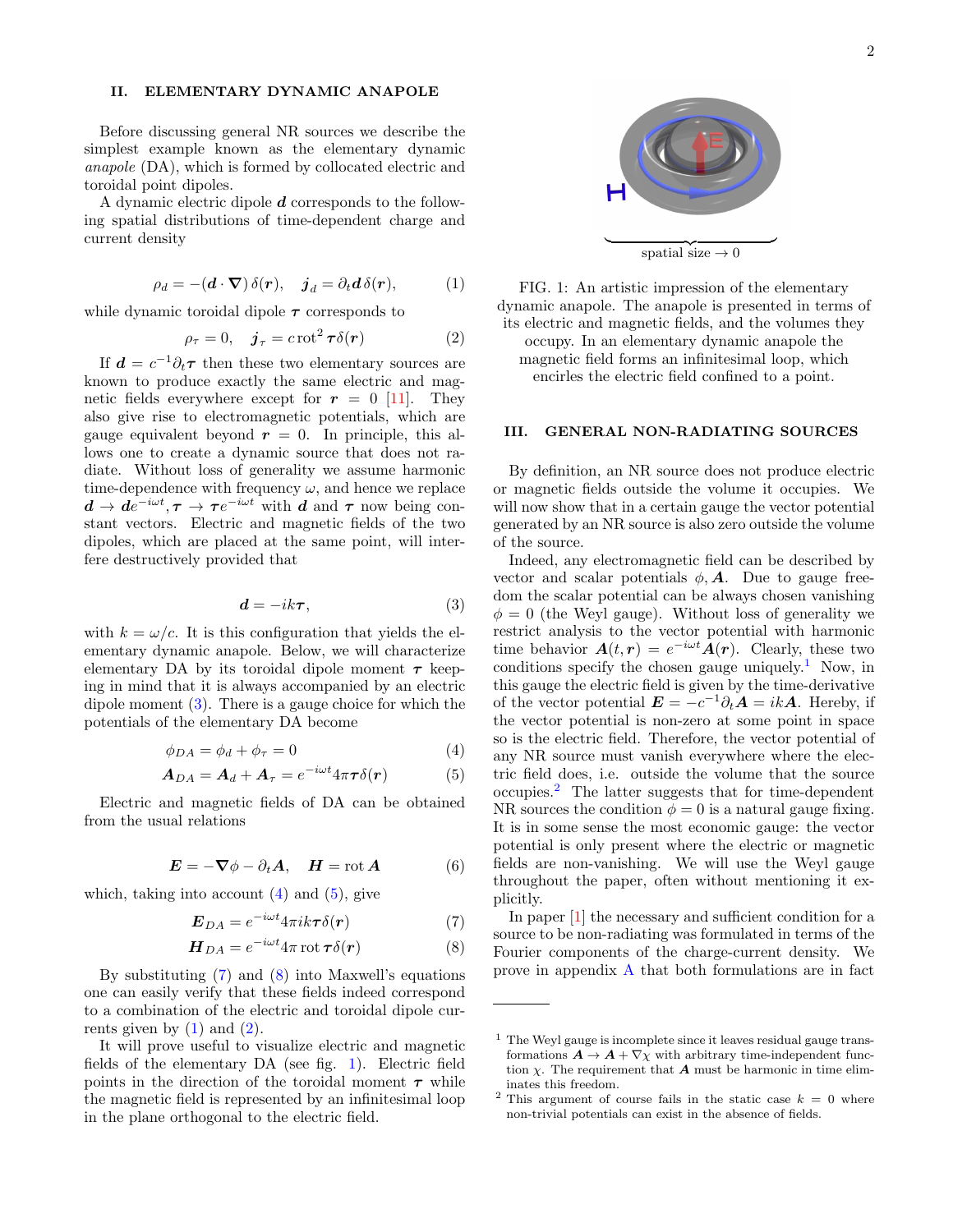equivalent. Nevertheless, characterizing NR sources by their potentials can be advantageous from several standpoints. First of all, one is free to choose arbitrary localized vector potential and then find the corresponding current density describing the NR source at hand using Maxwell's equations. The latter is much easier than describing the NR source directly in terms of the chargecurrent density, which must satisfy non-trivial (and nonlocal) conditions derived by Devaney and Wolf in [\[1\]](#page-7-0). This particular advantage of our approach is clearly illustrated in the previous section: starting with the simplest possible form of the localized vector potential [\(5\)](#page-1-2) one discovers the elementary DA, a quite non-trivial configuration of currents. Instead of specifying an NR source in terms of localized potentials one may also attempt to do the same using localized electric and magnetic fields. That, however, will be typically a more involving task since electric and magnetic fields must satisfy Maxwell's equations and therefore cannot be chosen arbitrarily. In contrast, the electromagnetic potentials are not constrained and in this sense represent independent degrees of freedom.

Viewing NR sources in terms of potentials also provides some intuition about their properties and allows to construct explicit examples, as we will show in the next section.

Note that the vector potential of the elementary DA is proportional to the  $\delta$ -function [\(5\)](#page-1-2). Hence, the potential of the elementary DA may serve as a building block out of which arbitrary potential can be composed. Indeed, consider three DAs with their unit moments directed along Cartesian co-ordinate axes

<span id="page-2-4"></span>
$$
\mathbf{A}_{DA}^{\alpha} = e^{-i\omega t} \,\hat{\boldsymbol{r}}^{\alpha} \delta(\boldsymbol{r}) \tag{9}
$$

Vector potential of an electromagnetic field can then be decomposed in co-ordinate basis as  $A(t,r)$  =  $\sum_{\substack{\alpha=1 \ \alpha \text{total}}}^3 \hat{r}^{\alpha} A^{\alpha}(t, r)$ . Correspondingly, for any vector potential A holds

$$
\mathbf{A}(t,\mathbf{r}) = \sum_{\alpha=1}^{3} \widehat{\mathbf{r}}^{\alpha} \int d\mathbf{r}' A^{\alpha}(t,\mathbf{r}') \delta(\mathbf{r}-\mathbf{r}') =
$$

$$
\sum_{\alpha=1}^{3} \int d\mathbf{r}' A^{\alpha}(\mathbf{r}') A^{\alpha}_{DA}(t,\mathbf{r}-\mathbf{r}') \quad (10)
$$

This expression represents arbitrary vector potential as a superposition of the vector potentials due to the elementary DAs. Since this conclusion might seem counterintuitive we make some clarifications in appendix [B.](#page-6-0)

In equation [\(10\)](#page-2-0) the integration effectively runs over the domain where the vector potential is non-vanishing. As shown above, for NR sources this domain has a finite volume. The latter implies that the corresponding charge-current density is composed out of the elementary DA densities

$$
\rho(t,\mathbf{r}) = \sum_{\alpha=1}^{3} \int d\mathbf{r}' A^{\alpha}(\mathbf{r}') \rho_{DA}^{\alpha}(t,\mathbf{r}-\mathbf{r}') \qquad (11)
$$

$$
\boldsymbol{j}(t,\boldsymbol{r}) = \sum_{\alpha=1}^{3} \int d\boldsymbol{r}' A^{\alpha}(\boldsymbol{r}') \boldsymbol{j}^{\alpha}_{DA}(t,\boldsymbol{r}-\boldsymbol{r}') \qquad (12)
$$

where

$$
\rho_{DA}^{\alpha} = e^{-i\omega t} \frac{ik}{4\pi} (\hat{\boldsymbol{r}}^{\alpha} \cdot \boldsymbol{\nabla}) \, \delta(\boldsymbol{r}) \tag{13}
$$

$$
\mathbf{j}_{DA}^{\alpha} = e^{-i\omega t} \frac{c}{4\pi} \left( \text{rot}^2 \hat{\mathbf{r}}^{\alpha} \delta(\mathbf{r}) - k^2 \hat{\mathbf{r}}^{\alpha} \delta(\mathbf{r}) \right)
$$
(14)

Accepting that the vector potential of an NR source is localized also allowed us to check the validity of [\(3\)](#page-1-0) for spatially extended NR sources. Our analysis does not rely on the multipole expansion but merely uses the definitions of  $D$  and  $T$ 

<span id="page-2-2"></span>
$$
D_{\alpha} = -\frac{1}{i\omega} \int d\mathbf{r} \, j_{\alpha} \tag{15}
$$

$$
T_{\alpha} = \frac{1}{10c} \int d\mathbf{r} \left( r_{\alpha} r_{\beta} - 2r^2 \delta_{\alpha\beta} \right) j_{\beta} \tag{16}
$$

We now show this assuming only the localization property. In the Weyl gauge, the current density is related to the vector potential as follows (in tensor notation)

<span id="page-2-1"></span>
$$
j_{\alpha}(\boldsymbol{r}) = \frac{c}{4\pi} \left( -(k^2 + \Delta) \delta_{\alpha\beta} + \nabla_{\alpha} \nabla_{\beta} \right) A_{\beta}(\boldsymbol{r}) \quad (17)
$$

Let us substitute  $(17)$  to  $(15)$ 

$$
D_{\alpha} = -\frac{1}{4\pi i k} \int d\mathbf{r} \, \left( -(k^2 + \Delta) \delta_{\alpha\beta} + \nabla_{\alpha} \nabla_{\beta} \right) A_{\beta} =
$$

$$
\frac{-ik}{4\pi} \int d\mathbf{r} \, A_{\alpha} + \frac{1}{4\pi i k} \int d\mathbf{r} \, \left( \delta_{\alpha\beta} \Delta - \nabla_{\alpha} \nabla_{\beta} \right) A_{\beta} \quad (18)
$$

The last integral can be reduced to a surface integral by the Gauss theorem. Since the vector potential is localized the surface integral vanishes and one gets

$$
D_{\alpha} = \frac{-ik}{4\pi} \int d\mathbf{r} \, A_{\alpha} \tag{19}
$$

<span id="page-2-0"></span>Similarly, substituting  $(17)$  to  $(16)$ , integrating by parts twice, and disregarding the boundary terms one arrives at

$$
T_{\alpha} = \frac{1}{4\pi} \int d\mathbf{r} A_{\alpha} - \frac{k^2}{40\pi} \int (r_{\alpha}r_{\beta} - 2r^2 \delta_{\alpha\beta}) A_{\beta}
$$
\n(20)

The last contribution can be estimated as

 $\frac{1}{2}$ 

$$
\frac{x^2 \int (r_{\alpha}r_{\beta} - 2r^2 \delta_{\alpha\beta})A_{\beta}}{\int d\mathbf{r} A_{\alpha}} = O(a^2 k^2)
$$
 (21)

where  $a$  is the spatial extent of the source. Hence, we obtain relation

<span id="page-2-3"></span>
$$
\mathbf{D} = -ik\mathbf{T}(1 + O(a^2k^2))\tag{22}
$$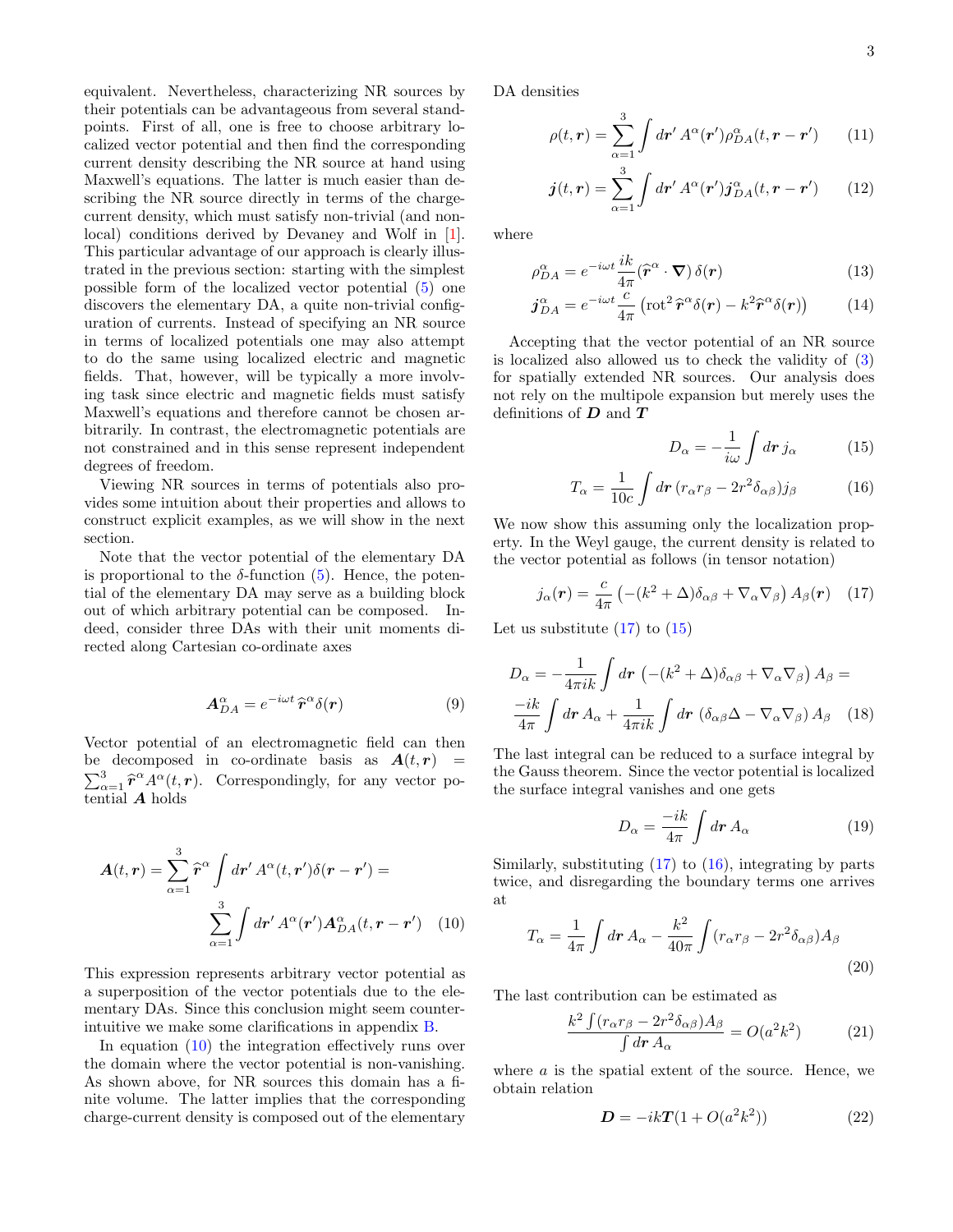Although somewhat surprising, this result fully agrees with  $[24]$ . In general, relation  $(22)$  cannot be satisfied exactly (unless  $D = 0$ ), because T, being a higher order multipole moment, depends on the origin of the multipole expansion, and so the high-order correction  $O(a^2k^2)$  in [\(22\)](#page-2-3) arises as the result of this uncertainty.

# IV. EXAMPLE OF A SPATIALLY EXTENDED NON-RADIATING SOURCE

As a particular example let us consider a flat disk D of radius  $R$  uniformly filled with elementary  $DAs$  of surface density  $\sigma$  (see fig. [2b](#page-3-0)) so that  $\Delta \tau = n \sigma \Delta S$  is the toroidal dipole moment gathered in area  $\Delta S$  with normal vector n. The vector potential of this disk is a superposition of the potentials for the constituent DAs

$$
\mathbf{A}(t,\mathbf{r}) = \sum_{\alpha=1}^{3} \iint_{D} d^{2} s \,\sigma \, n^{\alpha} \mathbf{A}_{DA}^{\alpha}(t, \mathbf{r} - \mathbf{r}_{s}) =
$$
\n
$$
e^{-i\omega t} \sigma \mathbf{n} \iint_{D} d^{2} s \,\delta(\mathbf{r} - \mathbf{r}_{s}), \quad (23)
$$

where  $r_s$  are position vectors of the points at the disk D.

Outside disk D the electric and magnetic fields vanish. It is instructive to see how they are distributed within the disk. Electric field is computed as the time-derivative of the vector potential

<span id="page-3-1"></span>
$$
\boldsymbol{E}(t,\boldsymbol{r}) = e^{-i\omega t} i\omega \sigma \boldsymbol{n} \iint_D d^2 s \,\delta(\boldsymbol{r} - \boldsymbol{r}_s) \qquad (24)
$$

It is homogeneous and directed along the normal vector  $n.$  Magnetic field is given by

$$
\mathbf{H}(t,\mathbf{r}) = e^{-i\omega t} \sigma \iint_D d^2 s \, \cot \mathbf{n} \, \delta(\mathbf{r} - \mathbf{r}_s) =
$$

$$
e^{-i\omega t} \sigma \oint_C dl \, \delta(\mathbf{r} - \mathbf{r}_l) \quad (25)
$$

Stokes' theorem was used to rewrite surface integral as the integral over circle  $C$  which is the boundary of disk  $D$ and consists of points  $r_l$ . We see that the magnetic field exists only at the boundary, and is constant in magnitude and oriented along the tangent line.

These results have a simple geometric explanation. If each constituent DA is visualized according to fig. [1,](#page-1-7) then the non-radiating disk can be depicted as shown in fig. [2a](#page-3-0). The electric fields of the adjacent anapoles do not interfere and result in a uniform total electric field. The magnetic fields of the adjacent anapoles are oriented oppositely and cancel each other, so the net magnetic field is zero everywhere within the area of the disk. The resulting field configurations are shown in fig. [2b](#page-3-0), and are indeed described by expressions  $(24)$  and  $(25)$ , yielding an extended NR source. Note that the electric and

<span id="page-3-0"></span>

FIG. 2: A schematic of an extended non-radiating source – a disk uniformly filled with anapoles.

magnetic fields, as well as the magnetic flux carried by the boundary magnetic line

<span id="page-3-4"></span>
$$
\Phi = e^{-i\omega t} \sigma,\tag{26}
$$

depend on the density  $\sigma$  but not on the disk radius R.

<span id="page-3-3"></span>Fig. [2b](#page-3-0) can be regarded as non-radiating generalization of the field configuration of an ordinary static magnetic solenoid. In the static case (frequency  $\omega = 0$ ) the electric field within the disk vanishes and only the boundary magnetic line with a constant flux remains. In the dynamic case, however, such a field configuration is supplemented by the electric field but only in the region encircled by the magnetic field.

Similarly to fig. [2,](#page-3-0) it is straightforward to visualize field configurations of more general NR sources. Indeed, formulas  $(23)$ ,  $(24)$ ,  $(25)$  are valid for a flat layer D with boundary C of any shape (not necessarily a disk). Consequently, any three-dimensional domain filled with elementary anapoles homogeneously distributed over its volume V can be rendered as a stack of flat layers each of which is treated as above. It takes all but a small step to conclude that such a domain will feature homogeneous electric field in its volume and magnetic field confined to its boundary. Non-uniform electric field and non-vanishing magnetic field in the bulk can then be achieved by allowing anapole density and orientation to vary. Such more complex configurations can be considered as an overlap of homogeneous extended NR sources.

## <span id="page-3-2"></span>V. TIME-DEPENDENT AHARONOV-BOHM EFFECT

We now turn to the discussion of the prospects which dynamic NR sources open in connection with the Aharonov-Bohm (AB) effect. The AB effect rests on the observation that in the quantum theory particles can be affected by electromagnetic interaction even if they do not contact electric or magnetic fields directly.

The most celebrated example of a system supporting the AB effect is a solenoid bent into a torus with a constant magnetic flux, see fig. [3a.](#page-4-0) Magnetic field is only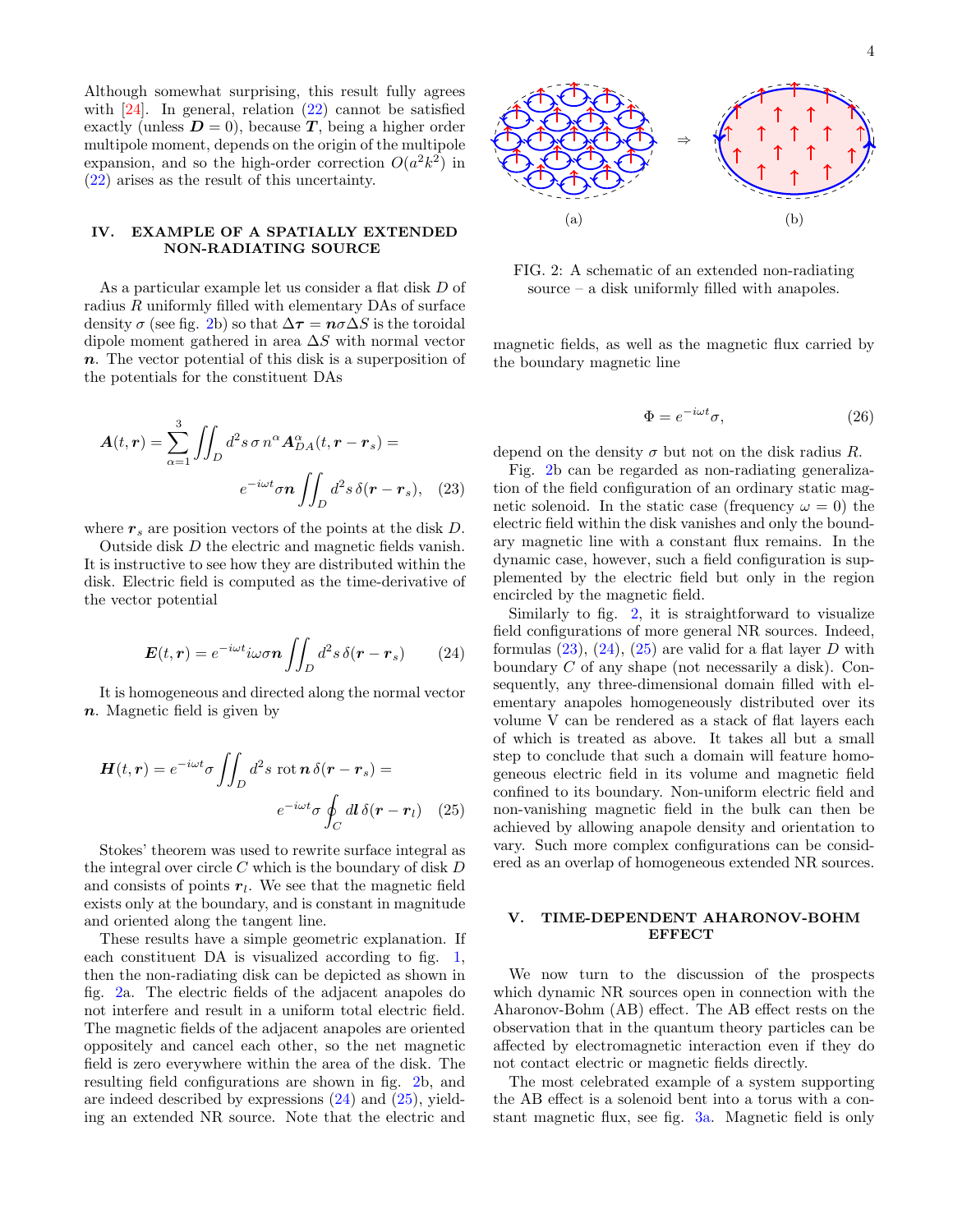present inside the torus while electric field is absent everywhere. Probability amplitudes for a particle of charge e to travel from point A to B along two paths, one of which lies inside and the other outside the torus hole, will have additional relative phase shift due to the vector potential

<span id="page-4-2"></span>
$$
\delta \phi = e/\hbar c \oint_{\gamma} \mathbf{A} \, d\mathbf{r} \tag{27}
$$

where the integral is taken along the contour  $\gamma$  winding on the torus. By Stokes' theorem this integral is proportional to the magnetic flux  $\Phi$  inside the torus  $\delta \phi = e \Phi/\hbar c$ . This phase shift has physically measurable consequences which were confirmed in many works, see e.g. [\[26\]](#page-7-15).

It is natural to attempt to generalize the AB effect, extending its reach towards the time-dependent case. In the context of the NR sources this question was previously addressed in [\[25,](#page-7-14) [27\]](#page-7-16). The most clear version of the effect would imply

(i) Presence of some volume V inside which electric and/or magnetic field is non-zero (and time-dependent) but outside which both of them are absent.

(ii) Non-vanishing time-dependent phase shifts for some paths which lie outside V.

Requirement (ii) can be alternatively formulated as non-triviality of the electromagnetic potential outside V. Despite the fact that the AB effect is an essentially quantum phenomenon, our focus is on the classical electromagnetic fields and potentials. Thus, we are referring to phase shifts for brevity, as we mainly discuss the properties of classical fields.

As claimed in section [\(III\)](#page-1-10) it is not possible to radiate the vector potential without also radiating the electric field, hence conditions (i, ii) are not possible to satisfy simultaneously. This leads to an immediate conclusion that the time-dependent version of the AB effect is simply not possible, at least not in its original form. However, such sharp contrast with the static case calls for an explanation.

One of the reasons behind discontinuity between static and dynamic situations originates from the fact that different contours must be considered. As mentioned earlier, the configuration in fig. [2](#page-3-0) serves as a dynamic non-radiating counterpart of a static toroidal solenoid<sup>[3](#page-4-1)</sup>. In the dynamic case the absence of radiation implies that the electric field is localized within the hole of the torus. Correspondingly, any contour penetrating the hole (as considered in the static case) will cross the region of nonzero electric field and therefore become ineligible in the context of the original effect. Other contours, which do not cross the field lines (similar to  $\tilde{\gamma}$  shown in fig. [3a\)](#page-4-0),

<span id="page-4-0"></span>

FIG. 3: Contours in the Aharonov-Bohm effect: (a) static case (b) dynamic case.

will produce phase shifts neither in the static nor dynamic cases. This is because these contours do not encircle the region of non-zero magnetic field and therefore the integral [\(27\)](#page-4-2) has to vanish in accordance with Stokes' theorem.

Let us consider a non-trivial contour  $\gamma$  in the dynamic case, see fig [3b](#page-4-0) (electric field arrows are suppressed). Assume that the particles in the Aharonov-Bohm experiment travel fast enough so that the fields do not change much during their flight. Then, we could use the same formula for the phase shift as in the static case [\(27\)](#page-4-2) provided that the vector potential is taken at the appropriate instant. Applying Stokes' theorem to integral [\(27\)](#page-4-2) in the time-dependent case yields

<span id="page-4-3"></span>
$$
\delta\phi(t) = \frac{e\Phi(t)}{\hbar c} = e^{-i\omega t} \frac{e\sigma}{\hbar c} \tag{28}
$$

This phase shift is proportional to the time-dependent magnetic flux  $(26)$ . Therefore, one can maintain the same interpretation for this phase shift as in the static case, i.e. conclude that it is solely due to the magnetic flux in the excluded region.

This observation is also interesting for the following reason. The naive way of producing a time-dependent phase shift would be to take an ordinary wire solenoid and vary the magnetic field with time, for example, by varying electric current in the windings. However, as noticed in paper [\[28\]](#page-7-17), this trick would not work as the phase shift in fact remains constant. This is due to the fact that these time-varying currents are bound to produce electromagnetic field outside the solenoid. Its contribution to the phase shift appears to cancel exactly the time-dependent part resulting from the magnetic flux inside the torus. This again highlights the peculiarity of NR sources where the time-dependent phase shift arises naturally.

One might raise a natural objection to calling the described thought experiment as time-dependent AB effect. After all, the local impact of the electric field is still present. It is easy to see though, that this impact cannot account for the phase shift [\(28\)](#page-4-3). To make the arguments precise let us consider another non-radiating source, which is characterized by zero scalar potential and the following vector potential

<span id="page-4-1"></span><sup>3</sup> Instead of infinitesimally thin solenoid one is free to consider its realistic three-dimensional prototype. This has no effect on our conclusions but unnecessarily obstructs the computations.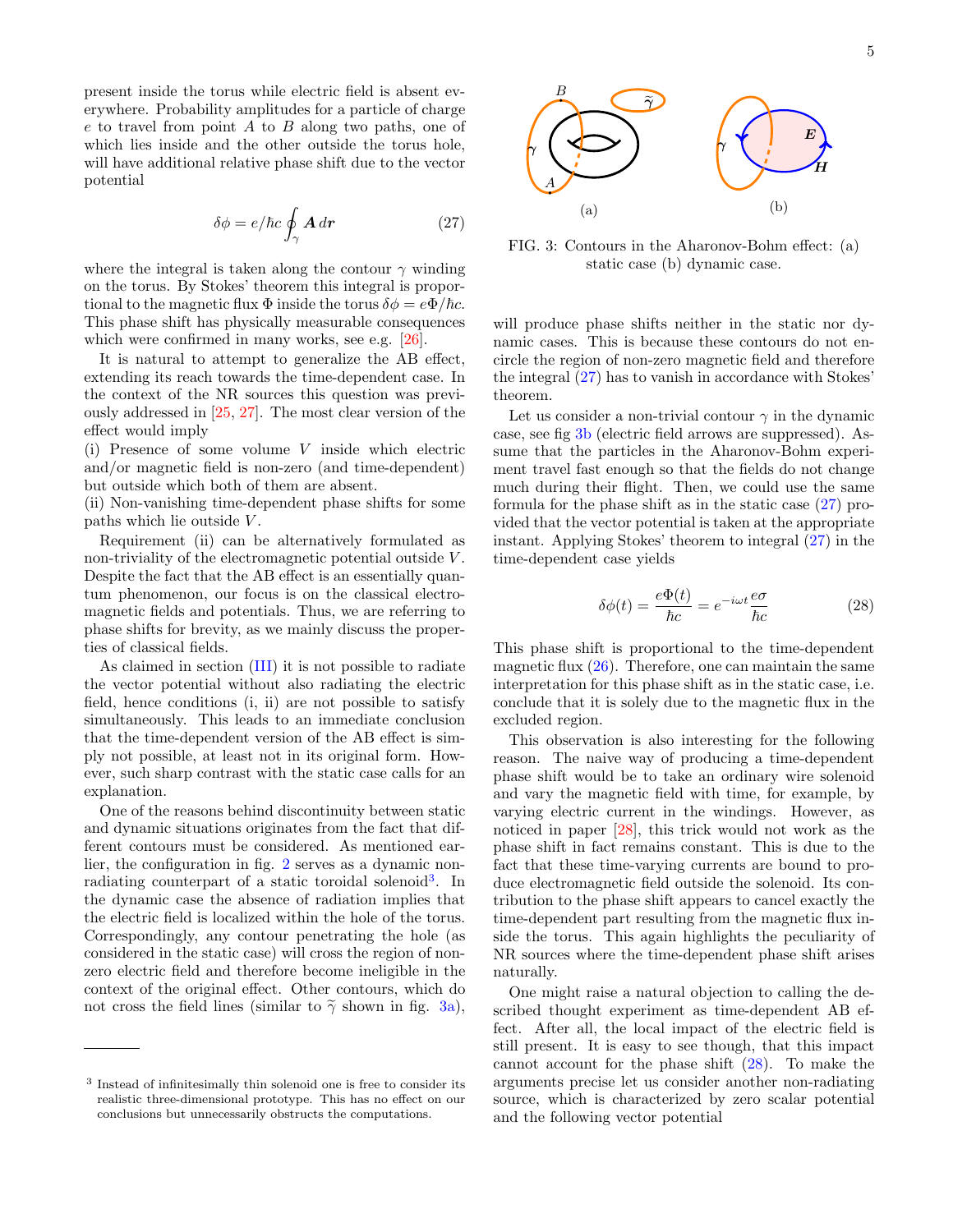<span id="page-5-1"></span>
$$
\boldsymbol{A}_{cap}(t,\boldsymbol{r}) = -i\omega t\sigma \boldsymbol{n} \iint_D d^2s \,\delta(\boldsymbol{r}-\boldsymbol{r}_s) \qquad (29)
$$

Notation here is the same as in formula  $(23)$ . The electric field derived from [\(29\)](#page-5-1) is time-independent and coincides with the electric field of the disk-shaped dynamic anapole [\(24\)](#page-3-1) taken at the moment  $t = 0$ ,  $\mathbf{E}_{cap}(r) =$  $E(r, 0)$ . Since electric field is static and homogeneous, such a non-radiating source resembles an ordinary electric capacitor. However, by insisting that the fields outside the capacitor are strictly zero, we have also incorporated magnetic field at the boundary

$$
\boldsymbol{H}_{cap}(\boldsymbol{r},t) = -\omega t\sigma \int_C dl \,\delta(\boldsymbol{r}-\boldsymbol{r}_l) \tag{30}
$$

The phase shift for the contour penetrating the capacitor is given by magnetic flux, which linearly grows with time

<span id="page-5-2"></span>
$$
\delta \phi_{cap}(t) = -\omega t \frac{e\sigma}{\hbar c} \tag{31}
$$

Hereby, the oscillating anapole and non-radiating capacitor have the same electric field at  $t = 0$ , but different magnetic fluxes leading to different phase shifts [\(28\)](#page-4-3) and [\(31\)](#page-5-2).

Taking a slightly shifted perspective one can say that the essence of the AB effect is that the experimental setups equivalent in the classical sense do not in general exhibit the same behavior at the quantum level. Indeed, the standard AB experimental configuration with static magnetic field confined to an excluded region is classically equivalent to the complete absence of electromagnetic fields, yet it causes a measurable phase shift in probability amplitudes of a charged particle. Comparison of the oscillating anapole and non-radiating capacitor shows that a similar discrepancy is expected in the timedependent experiment. Charged particles traveling fast enough would feel the same electric field in both cases (hence the classical equivalence) but would acquire different phase shifts resulting in observable discrepancies. Thus we conclude that in the dynamic case the main signature of the AB effect will still be present.

#### VI. SUMMARY AND DISCUSSION

We have shown that in the Weyl gauge the vector potential of an arbitrary NR source is spatially localized. We have also proven that this apparently local condition for an electromagnetic source to be non-radiating is equivalent (although in a non-trivial way) to the nonlocal criterion formulated in [\[1\]](#page-7-0) by Devaney and Wolf. Using the obtained local non-radiating condition we confirmed that the relation  $D = -ikT$ , which holds for point NR sources, is also valid for spatially extended but physically small NR sources, where  $D$  and  $T$  are correspondingly the total electric and toroidal dipole moments of the system.

We have shown that any NR source can be viewed as a distribution of elementary dynamic anapoles – NR point sources of the most fundamental type. Such an approach allows one to build concrete examples of spatially extended NR sources and study their properties. As an illustration, we considered a simple scenario for the dynamic version of the Aharonov-Bohm effect in the context of non-radiating sources. We came up with an explicit example of an NR source for which the phase shift in a dynamic experiment would arise exactly as in the static case, while retaining its dependence on time.

Apart from the electrodynamics in general, the formalism developed here will be of particular importance for the fields of metamaterials and nanophotonics, which currently witness a surge of interest in the properties of the dynamic anapole and non-radiating systems (see [\[13\]](#page-7-9) and references therein). Indeed, a number of recent works have already confirmed the key role of anapole excitations in controlling scattering properties of very simple electromagnetic systems, such as nanodisks and nanowires [\[15–](#page-7-11) [23\]](#page-7-12). Correspondingly, one may want to revisit the analysis of the electromagnetic response of structurally more complex metamaterials, where the dynamic anapoles could underpin, for example, the microscopic mechanisms of electromagnetic transparency [\[14\]](#page-7-10) and high-Q effects. Our approach to non-radiating sources could be also useful in the analysis of non-radiating modes of antennas and scattering suppression in stealth applications. In particular, it might aid in designing stealth antennas and minimizing the radar cross-section of other elements that protrude from the airframe (such as meteorological sensors, guns, landing gear etc).

#### ACKNOWLEDGMENTS

The authors gratefully acknowledge the financial support of the Ministry of Education and Science of the Russian Federation in the framework of Increase Competitiveness Program of NUST "MISiS" (№K4-2015-031) the Russian Foundation for Basic Research (Grant Agreement No. 16-02-00789)

### <span id="page-5-0"></span>Appendix A: Criterion for NR sources according to Devaney and Wolf

In paper [\[1\]](#page-7-0) the necessary and sufficient condition for a source to be non-radiating was established. It is formulated as follows. Expand harmonic current density  $j(r,t) = e^{-i\omega t}j(r)$  in terms of spatial Fourier modes  $\bm{J}(\bm{p})$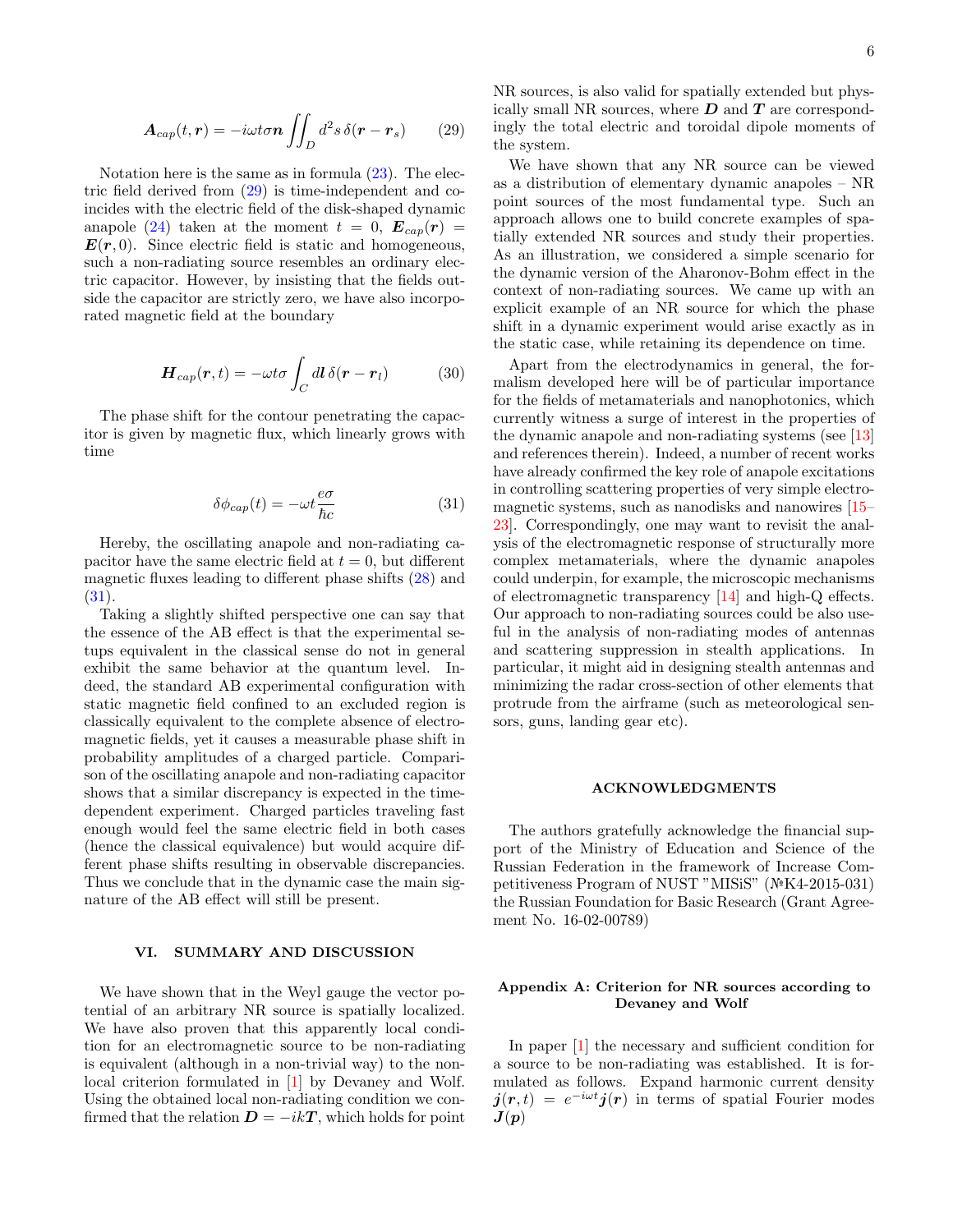$$
\boldsymbol{j}(\boldsymbol{r},t) = e^{-i\omega t} \int d\boldsymbol{p} \, e^{i\boldsymbol{p}\boldsymbol{r}} \boldsymbol{J}(\boldsymbol{p}) \tag{A1}
$$

and divide these into longitudinal and transverse components  $J(p) = J_{\perp}(p) + J_{\parallel}(p)$ , where  $J_{\perp}(p)$  and  $J_{\parallel}(p)$ are orthogonal and parallel to vector  $p$  respectively. The current is non-radiating if and only if all the transverse components  $J_{\perp}(p)$  with p, such that  $|p| = k = \omega/c$ , are zero.

We now prove that the above condition is equivalent to the vector potential being spatially localized in the gauge  $\phi = 0$ . If the vector potential  $\mathbf{A}(\mathbf{r})$  is localized, its Fourier components  $\tilde{A}(p)$  are well-defined and simply related to the Fourier components of the current by the counterpart of equation [\(17\)](#page-2-1), namely

$$
J_{\alpha}(\boldsymbol{p}) = \frac{c}{4\pi} \left( (p^2 - k^2) \delta_{\alpha\beta} - p_{\alpha} p_{\beta} \right) \tilde{A}_{\beta}(\boldsymbol{p}) \quad \text{(A2)}
$$

The transverse components of  $J(p)$  are proportional to  $p^2 - k^2$  and hence vanish at  $|\mathbf{p}| = k$ .

To prove the equivalence in backward direction we start with the standard formulas for the retarded potentials

$$
\phi(\mathbf{r}) = \int d\mathbf{r}' \, \frac{e^{ik|\mathbf{r} - \mathbf{r}'|}}{|\mathbf{r} - \mathbf{r}'|} \rho(\mathbf{r}')
$$
 (A3)

$$
A(r) = \frac{1}{c} \int dr' \frac{e^{ik|r - r'|}}{|r - r'|} j(r')
$$
 (A4)

Making the gauge transformation which renders  $\phi$  vanishing and using the continuity equation  $-i\omega \rho + \text{div} \, \mathbf{i} = 0$ one arrives at the following expression for the vector potential

$$
\mathbf{A}(\mathbf{r}) = \frac{1}{k^2 c} \int d\mathbf{r}' \, \frac{e^{ik|\mathbf{r} - \mathbf{r}'|}}{|\mathbf{r} - \mathbf{r}'|} \left( k^2 \mathbf{j}(\mathbf{r}') + \text{grad div } \mathbf{j}(\mathbf{r}') \right)
$$
\n(A5)

The latter features a convolution of co-ordinate functions, which can be re-written in terms of their Fourier compo- $nents<sup>4</sup>$  $nents<sup>4</sup>$  $nents<sup>4</sup>$ 

$$
\mathbf{A}(\mathbf{r}) = \frac{4\pi}{k^2 c} \int d\mathbf{p} \, \frac{e^{i\mathbf{p}\mathbf{r}}}{p^2 - k^2} \Big( k^2 \mathbf{J}(\mathbf{p}) - \mathbf{p}(\mathbf{p} \cdot \mathbf{J}(\mathbf{p})) \Big) \tag{A6}
$$

The integrand is an analytic function of  $|p|$  and if it decays fast enough at the complex infinity, the integral in |p| reduces to the residue at  $|p| = k$ . It is easy to check that the integrand decays for sufficiently large r. Indeed, since the current is spatially localized, its Fourier transform grows at most as  $e^{-ipr_{max}}$  for some fixed  $r_{max}$ , which defines the extent of the localization. For  $|r| > |r_{max}|$  this growth is not enough to compensate for the decay of the factor  $e^{ipr}$  in equation [\(A6\)](#page-6-2). One therefore concludes that integral [\(A6\)](#page-6-2) only receives contributions from **p** such that  $|\mathbf{p}| = k$ . Note that for such  $p$  one has

$$
k^2 \mathbf{J}(\mathbf{p}) - \mathbf{p}(\mathbf{p} \cdot \mathbf{J}(\mathbf{p})) =
$$
  

$$
(k^2 - \mathbf{p}^2)\mathbf{J}_{\parallel}(\mathbf{p}) + k^2 \mathbf{J}_{\perp}(\mathbf{p}) = k^2 \mathbf{J}_{\perp}(\mathbf{p}) \quad \text{(A7)}
$$

By assumption  $J_{\perp}(\boldsymbol{p}) = 0$  at  $|\boldsymbol{p}| = k$  and hence the integral (A6) vanishes for  $|r| > |r_{max}|$  rendering  $A(r)$  as localized.

We would like to point out that the localization of the vector potential can be proven with very little effort, directly from the definition of an NR source (see section [III\)](#page-1-10). Our argument above basically yields another proof for the criterion of Devaney and Wolf, which, unlike the original work [\[1\]](#page-7-0), does not refer to the multipole expansion.

# <span id="page-6-0"></span>Appendix B: Arbitrary potential from elementary dynamic anapoles

Relation [\(10\)](#page-2-0) implies that an arbitrary vector-potential field can be obtained as a superposition of the vector potentials of the elementary dynamic anapoles. The same result may be derived, perhaps with more comfort, by considering the chain of arguments in the reverse order. Indeed, any vector-potential field can be formally represented as a superposition of the delta functions [\(9\)](#page-2-4). To understand what source produces a vector potential in the form of the delta-function one needs to substitute the latter into Maxwell's equations. This yields a distinct oscillating charge-current configuration, which corresponds to a combination of collocated electric and toroidal dipoles. By construction the vector potential (and hence electric and magnetic fields) of such a configuration is confined to a single point, which renders it as a point-like non-radiating source, i.e. the elementary dynamic anapole.

<span id="page-6-2"></span>One may detect a seeming contradiction here. More specifically, there is a strict relation between electric and toroidal dipoles in the DA, as defined by [\(3\)](#page-1-0). Given that electromagnetic field of an arbitrary charge-current distribution can be expressed in terms of the fields of spatially distributed DAs, does this not imply that in fact any charge-current distribution has to satisfy [\(3\)](#page-1-0)? The caveat here is that two distinct charge-current distributions can produce the same electromagnetic fields (and potentials) if one of the distributions is not spatially localized.

As the simplest example consider the electric field of an extended static dipole formed by two charges of opposite sign separated by distance L. The positive charge is placed at the origin,  $r = 0$ , and the negative at  $r = L$ , see fig. [4](#page-7-18) (b). For large  $L$  the influence of the negative

<span id="page-6-1"></span><sup>4</sup> Fourier representation of the Helmholtz equation Green's function reads  $\frac{e^{ik\left|\mathbf{r}-\mathbf{r}'\right|}}{\left|\mathbf{r}-\mathbf{r}'\right|} = 4\pi \int d\mathbf{p} \frac{e^{i\mathbf{p}(\mathbf{r}-\mathbf{r}')}}{p^2 - k^2}$  $\frac{p}{p^2-k^2}$ .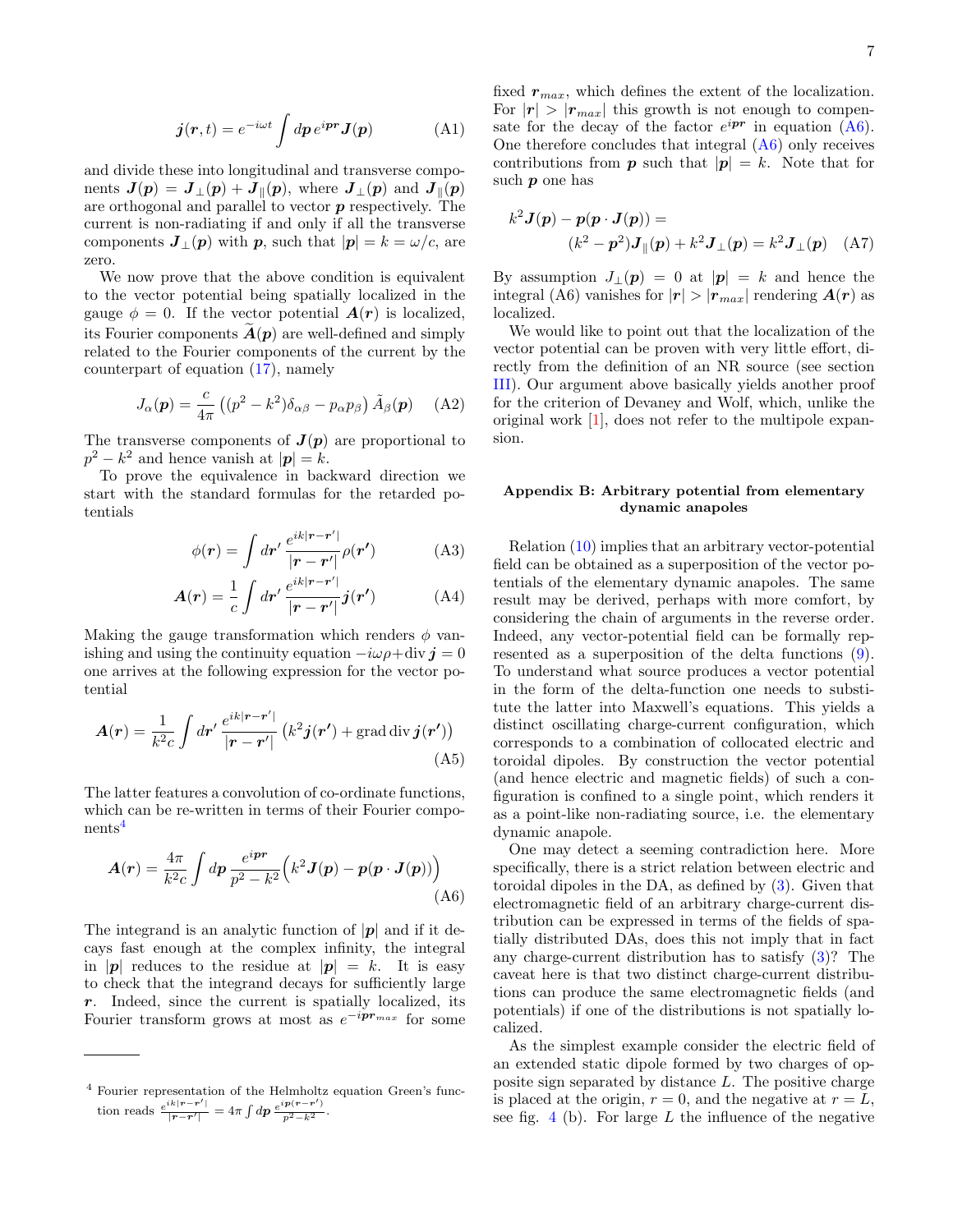charge in the vicinity of the positive charge (depicted by dashed circle) is negligible, and the electric field there is equivalent to the field of an isolated positive charge, fig.  $4$  (a). In the formal limit of infinite L the electric fields of the two charge configurations will also coincide in the rest of space. On the other hand, an 'infinite' dipole can be thought of as an assembly of infinitesimal dipoles arranged head-to-tail, fig. [4](#page-7-18) (c). Thus, an infinite number of point dipoles each carrying zero charge is able to precisely mimic the field of an isolated charged particle.

<span id="page-7-18"></span>

FIG. 4: Equivalence between fields of point charge and infinite dipole: (a) single charge, (b) large dipole, (c) large dipole as a chain of infinitesimal dipoles.

The above considered example makes it clear that the relation [\(10\)](#page-2-0) is rather formal. However, when the integration domain is finite, which is exactly the case for non-radiating sources, [\(10\)](#page-2-0) becomes much more useful and straightforward.

- <span id="page-7-0"></span>[1] A. Devaney and E. Wolf, Physical Review D 8, 1044 (1973).
- <span id="page-7-1"></span>[2] G. H. Goedecke, Physical Review 135, B281 (1964).
- <span id="page-7-2"></span>[3] F. Friedlander, Proceedings of the London Mathematical Society 3, 551 (1973).
- [4] N. Bleistein and J. K. Cohen, Journal of Mathematical Physics 18, 194 (1977).
- B. Hoenders, JOSA A 14, 262 (1997).
- [6] E. A. Marengo, A. J. Devaney, and R. W. Ziolkowski, JOSA A 17, 34 (2000).
- <span id="page-7-3"></span>[7] E. A. Marengo and R. W. Ziolkowski, Antennas and Propagation, IEEE Transactions on 48, 1553 (2000).
- <span id="page-7-4"></span>[8] G. Gbur and E. Wolf, Progress in Optics 45, 273 (2003).
- <span id="page-7-5"></span>[9] G. Afanasiev and V. Dubovik, Physics of Particles and Nuclei 29, 366 (1998).
- <span id="page-7-6"></span>[10] A. Costescu and E. Radescu, Physical Review D 35, 3496 (1987).
- <span id="page-7-7"></span>[11] G. Afanasiev and Y. P. Stepanovsky, Journal of Physics A: Mathematical and General 28, 4565 (1995).
- <span id="page-7-8"></span>[12] V. Dubovik, M. Martsenyuk, and B. Saha, Physical Review E 61, 7087 (2000).
- <span id="page-7-9"></span>[13] N. Papasimakis, V. Fedotov, V. Savinov, T. Raybould, and N. Zheludev, Nature Materials 15, 263 (2016).
- <span id="page-7-10"></span>[14] V. Fedotov, A. Rogacheva, V. Savinov, D. Tsai, and N. Zheludev, Scientific Reports 3, 2967 (2013).
- <span id="page-7-11"></span>[15] A. A. Basharin, M. Kafesaki, E. N. Economou, C. M. Soukoulis, V. A. Fedotov, V. Savinov, and N. I. Zheludev, Physical Review X 5, 011036 (2015).
- [16] A. E. Miroshnichenko, A. B. Evlyukhin, Y. F. Yu, R. M.

Bakker, A. Chipouline, A. I. Kuznetsov, B. Luk´yanchuk, B. N. Chichkov, and Y. S. Kivshar, Nature communications 6, 8069 (2015).

- [17] W. Liu, J. Zhang, and A. E. Miroshnichenko, Laser & Photonics Reviews 9, 564 (2015).
- [18] S.-H. Kim, S. S. Oh, K.-J. Kim, J.-E. Kim, H. Y. Park, O. Hess, and C.-S. Kee, Physical Review B 91, 035116 (2015).
- [19] W. Liu, J. Zhang, B. Lei, H. Hu, and A. E. Miroshnichenko, Optics letters 40, 2293 (2015).
- [20] G. Grinblat, Y. Li, M. P. Nielsen, R. F. Oulton, and S. A. Maier, Nano Letters 16, 4635 (2016).
- [21] H. Xiang, L. Ge, L. Liu, T. Jiang, Z. Zhang, C. Chan, and D. Han, arXiv preprint arXiv:1605.02282 (2016).
- [22] A. C. Tasolamprou, O. Tsilipakos, M. Kafesaki, C. M. Soukoulis, and E. N. Economou, Physical Review B 94, 205433 (2016).
- <span id="page-7-12"></span>[23] A. B. Evlyukhin, T. Fischer, C. Reinhardt, and B. N. Chichkov, Physical Review B 94, 205434 (2016).
- <span id="page-7-13"></span>[24] E. Radescu and G. Vaman, Physical Review E 65, 046609 (2002).
- <span id="page-7-14"></span>[25] E. A. Marengo and R. W. Ziolkowski, Radio Science 37, 19 (2002).
- <span id="page-7-15"></span>[26] M. Peshkin and A. Tonomura, eds., The Aharonov-Bohm Effect, Lecture Notes in Physics, Berlin Springer Verlag, Vol. 340 (1989).
- <span id="page-7-16"></span>[27] G. Afanasiev, M. Nelhiebel, and Y. P. Stepanovsky, Physica Scripta 54, 417 (1996).
- <span id="page-7-17"></span>[28] D. Singleton and E. C. Vagenas, Physics Letters B723,